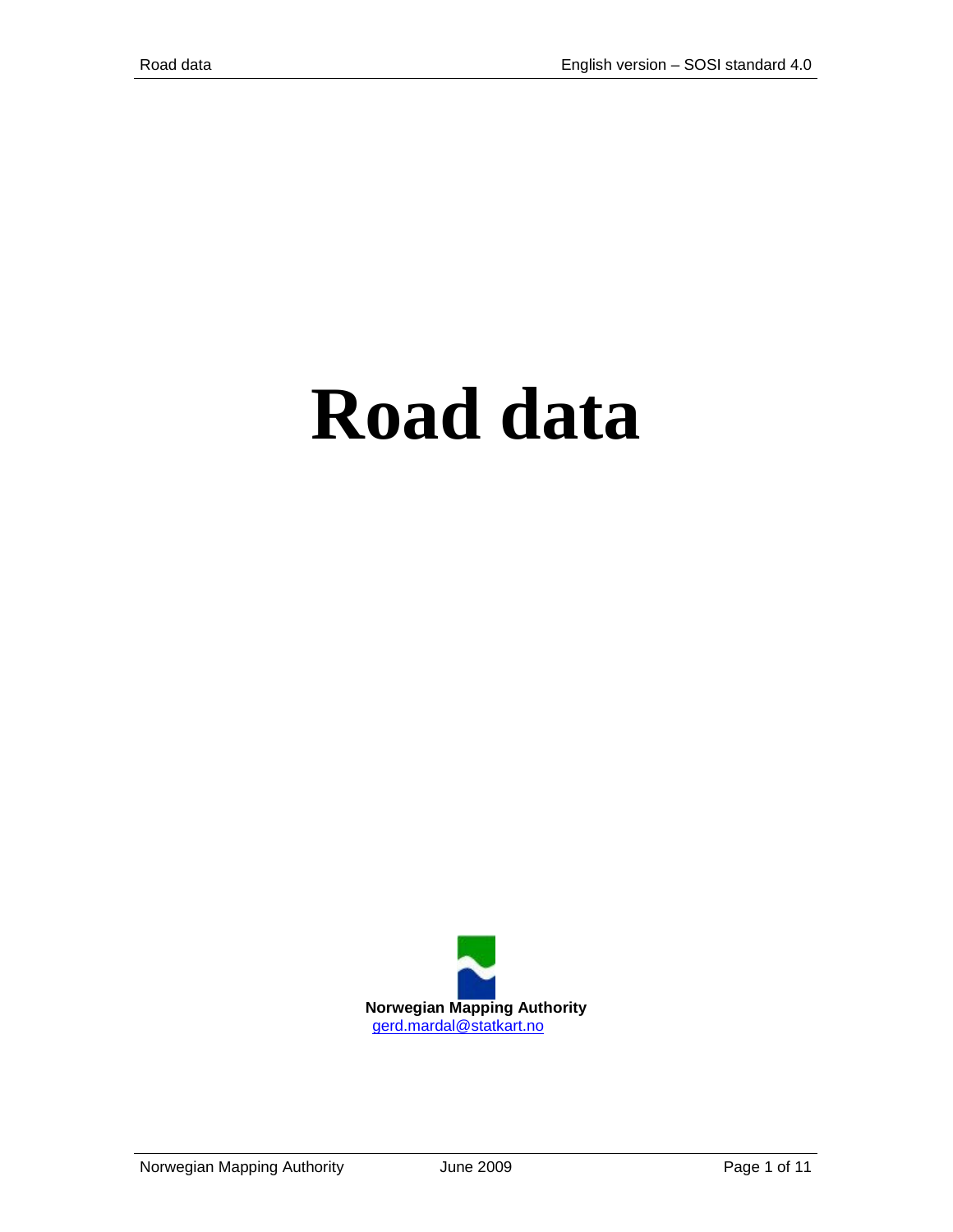# **Table of contents**

| 1.1       |           |  |
|-----------|-----------|--|
| 1.2       |           |  |
| 1.2.1     |           |  |
| 1.2.2     |           |  |
| 1.2.3     |           |  |
| 1.2.4     |           |  |
| 1.2.5     |           |  |
| 1.2.6     |           |  |
| 1.2.7     |           |  |
| 1.2.8     |           |  |
| 1.2.9     |           |  |
| 1.2.10    |           |  |
| 1.2.11    |           |  |
| 1.2.12    |           |  |
| 1.2.13    |           |  |
| 1.2.14    |           |  |
| 1.2.15    |           |  |
| 1.2.16    |           |  |
| 1.2.17    |           |  |
| 1 2 1 7 1 |           |  |
|           | 1 2 1 7 2 |  |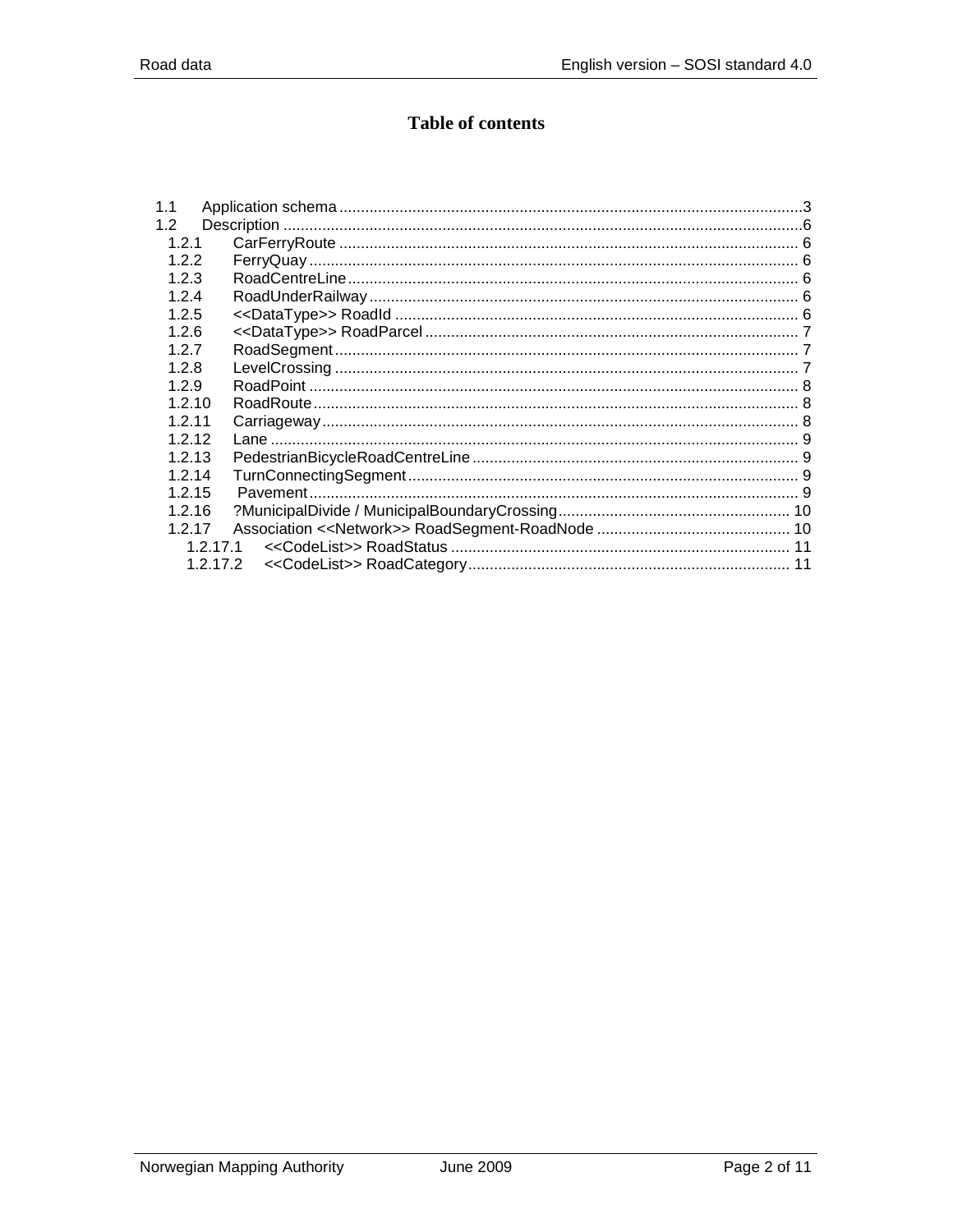# <span id="page-2-0"></span>**1.1 Application schema**

**Main**

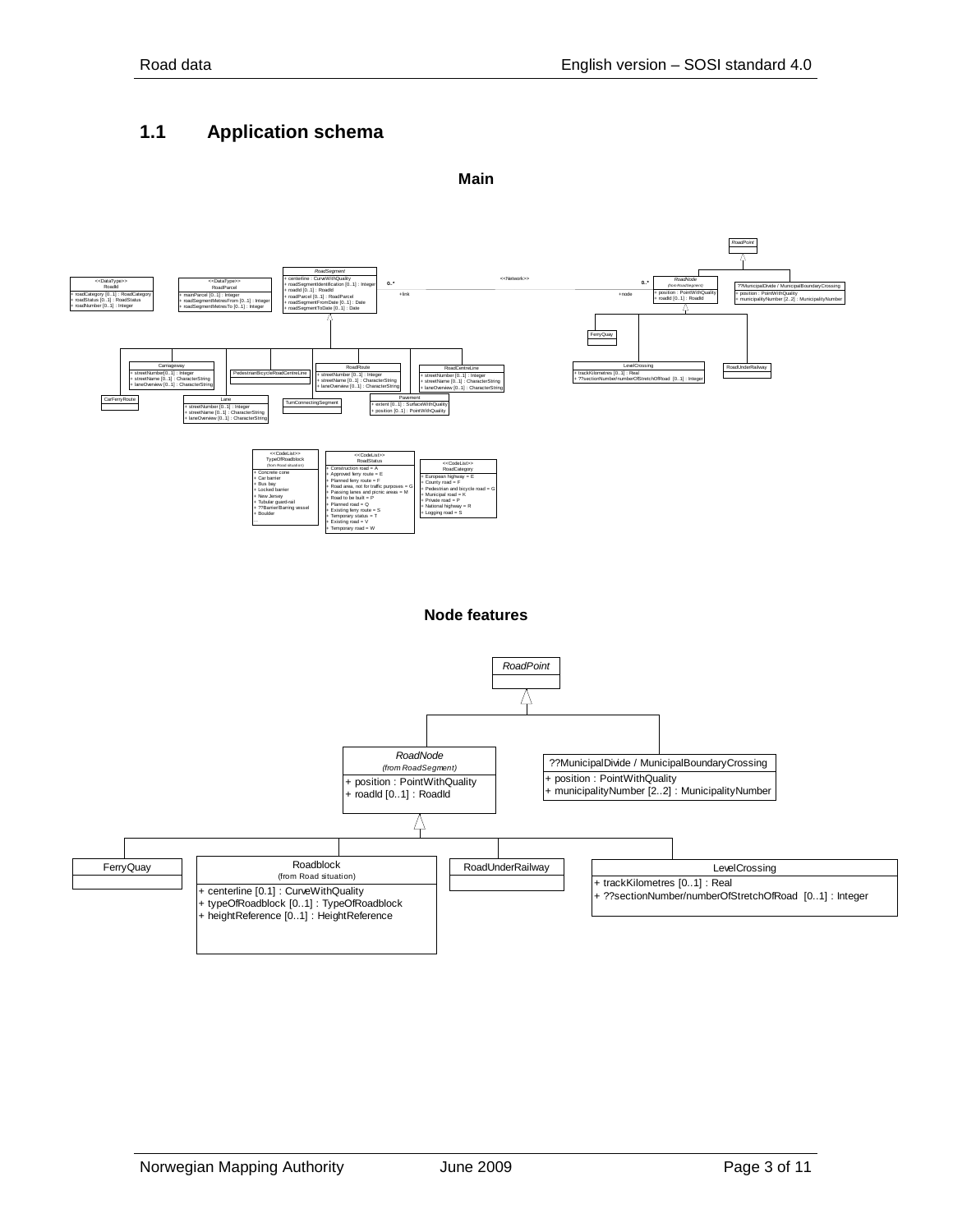#### **RoadSegments and RoadNodes**



#### **Segments of featuretypes**

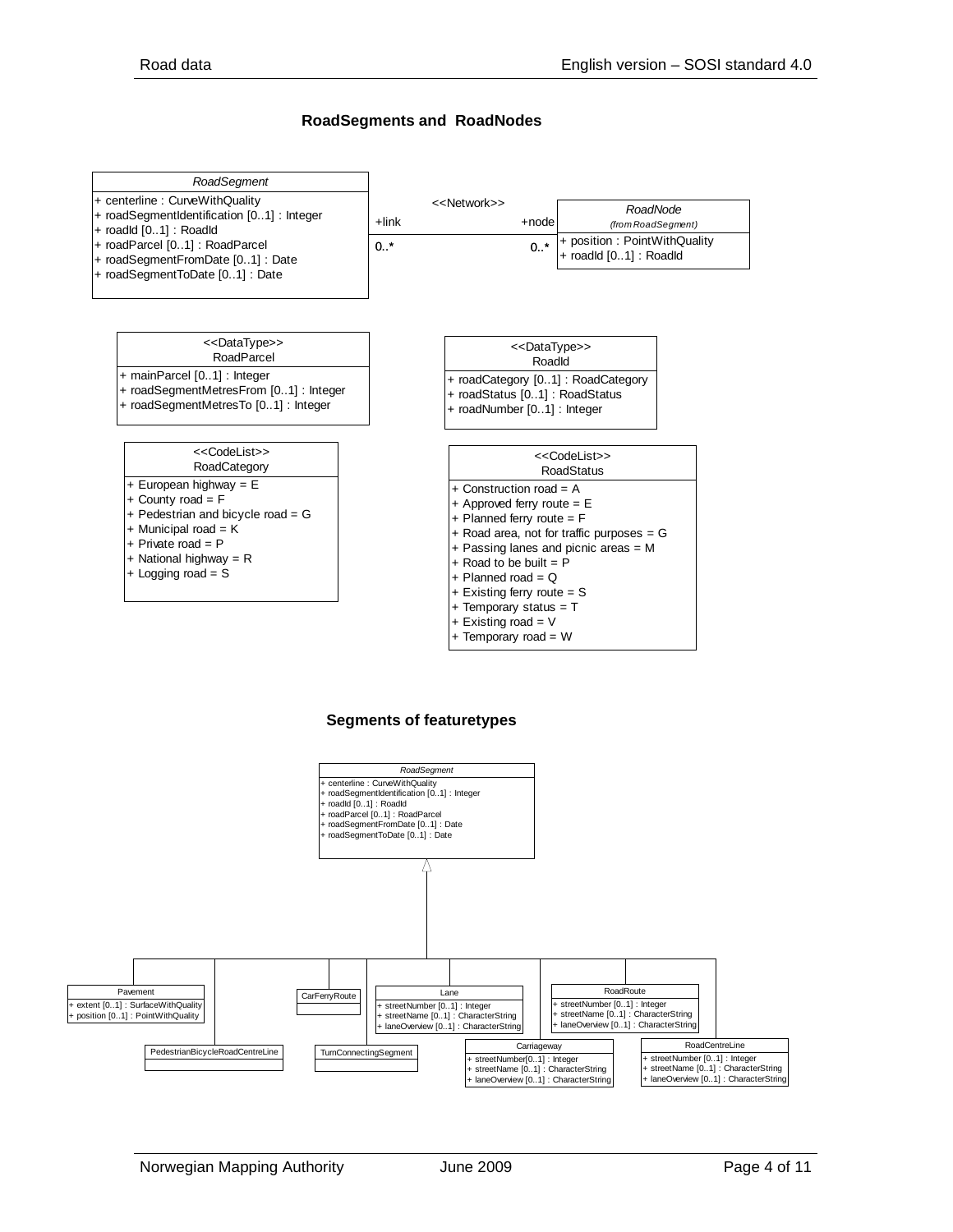#### **Datatypes**

| < <datatype>&gt;</datatype> |  |
|-----------------------------|--|
| RoadParcel                  |  |

- + mainParcel [0..1] : Integer
- + roadSegmentMetresFrom [0..1] : Integer
- + roadSegmentMetresTo [0..1] : Integer

| < <datatype>&gt;</datatype>       |  |
|-----------------------------------|--|
| Roadld                            |  |
| + roadCategory [01]: RoadCategory |  |
| + roadStatus [01] : RoadStatus    |  |
| + roadNumber [01] : Integer       |  |

#### **Codelists**

| < <codelist>&gt;</codelist> |  |
|-----------------------------|--|
| $D$ ood $C$ otogon          |  |

- RoadCategory + European highway = E
- + County road = F
- + Pedestrian and bicycle road = G
- + Municipal road = K
- 
- + Private road = P + National highway = R
- 
- + Logging road = S
- **RoadStatus** <<CodeList>>
- + Construction road = A
- + Approved ferry route = E
- + Planned ferry route = F
- $+$  Road area, not for traffic purposes =  $G$
- + Passing lanes and picnic areas = M
- $+$  Road to be built = P
- $+$  Planned road = Q
- $+$  Existing ferry route = S
- $+$  Temporary status = T
- $+$  Existing road =  $V$
- + Temporary road = W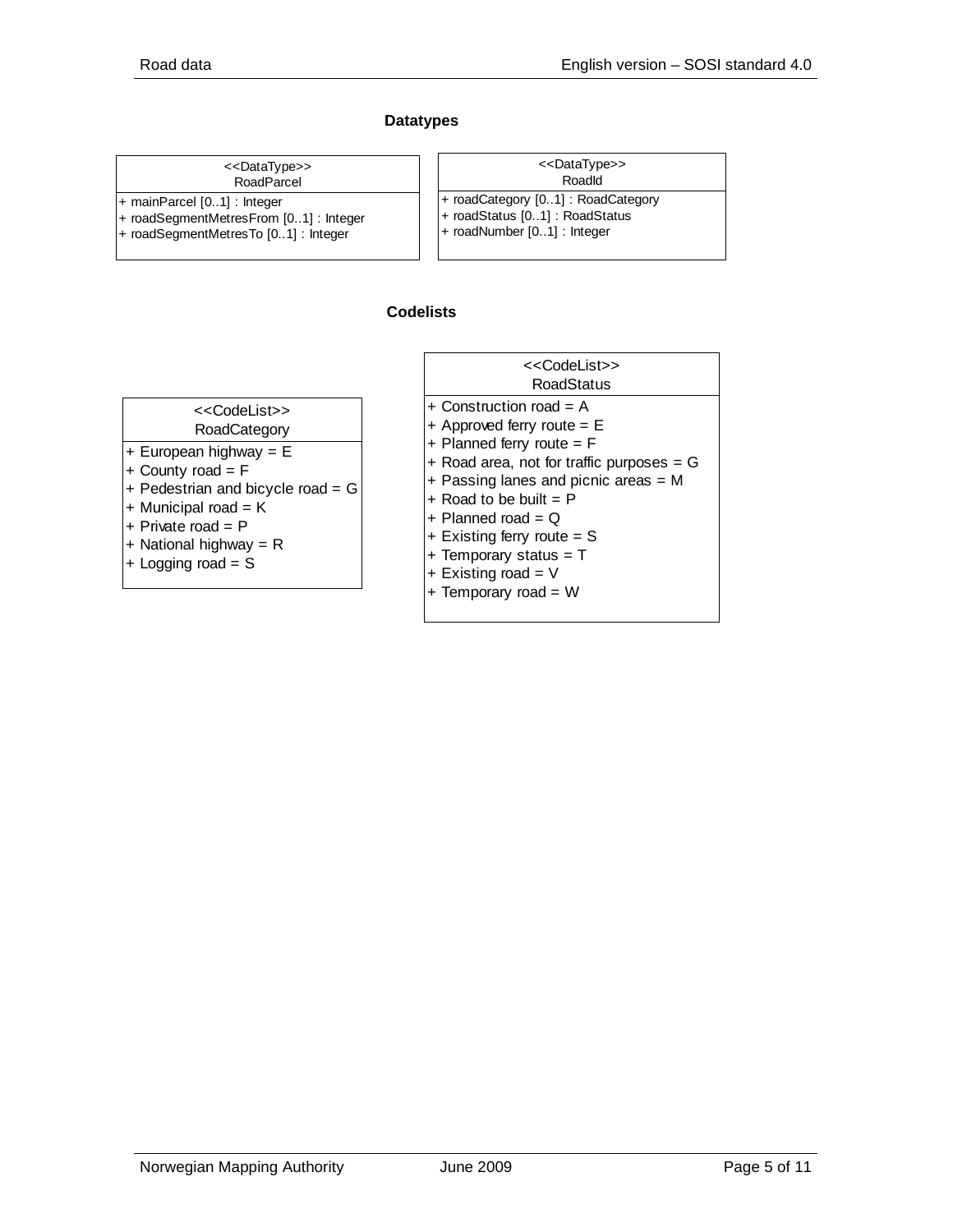# <span id="page-5-0"></span>**1.2 Description**

# <span id="page-5-1"></span>**1.2.1 CarFerryRoute**

| No | Name/<br>Role name | Description                 | Obligation/   Maximum<br>Condition | <b>Occurrenc</b> | Type | Constraint |
|----|--------------------|-----------------------------|------------------------------------|------------------|------|------------|
|    |                    |                             |                                    |                  |      |            |
|    | Class              | route serviced by car       |                                    |                  |      | Subtype of |
|    | CarFerryRoute      | ferries as part of the road |                                    |                  |      | RoadSegm   |
|    |                    | network                     |                                    |                  |      | ent        |

## <span id="page-5-2"></span>**1.2.2 FerryQuay**

| No | Name/<br>Role name | Description        | Obligation/   Maximum<br>Condition | <b>Occurrenc</b> | Type | Constraint             |
|----|--------------------|--------------------|------------------------------------|------------------|------|------------------------|
|    | Class<br>FerryQuay | terry ramp on quay |                                    |                  |      | Subtype of<br>RoadNode |

#### <span id="page-5-3"></span>**1.2.3 RoadCentreLine**

| No  | Name/<br>Role name             | Description                                                                                                                               | Obligation/<br>Condition | Maximum<br>Occurrenc<br>е | <b>Type</b>         | Constraint                    |
|-----|--------------------------------|-------------------------------------------------------------------------------------------------------------------------------------------|--------------------------|---------------------------|---------------------|-------------------------------|
| 3   | <b>Class</b><br>RoadCentreLine | line mid-way between<br>edges of road                                                                                                     |                          |                           |                     | Subtype of<br>RoadSegm<br>ent |
| 3.1 | streetNumber                   | numbering of all roads,<br>which along with<br>municipality number forms<br>a street ID which is a<br>unique identification of<br>streets | $\Omega$                 |                           | Integer             |                               |
| 3.2 | streetName                     | street name at address<br>point                                                                                                           | $\Omega$                 |                           | CharacterStrin      |                               |
| 3.3 | laneOverview                   | lane number indicates<br>location at right angles<br>with respect to the<br>direction of the road                                         | $\Omega$                 |                           | CharacterStrin<br>g |                               |

## <span id="page-5-4"></span>**1.2.4 RoadUnderRailway**

| No | Name/          | Description                 | Obligation/   Maximum |                  | Type | Constraint |
|----|----------------|-----------------------------|-----------------------|------------------|------|------------|
|    | Role name      |                             | Condition             | <b>Occurrenc</b> |      |            |
|    |                |                             |                       | е                |      |            |
|    | Class          | the point at which the road |                       |                  |      | Subtype of |
|    | RoadUnderRailw | passes under a railway      |                       |                  |      | RoadNode   |
|    | av             |                             |                       |                  |      |            |

## <span id="page-5-5"></span>**1.2.5 <<DataType>> RoadId**

| No | Name/     | Description               | Obligation/   Maximum |             | Tvpe | Constraint |
|----|-----------|---------------------------|-----------------------|-------------|------|------------|
|    | Role name |                           | Condition             | l Occurrenc |      |            |
|    |           |                           |                       |             |      |            |
|    | Datatype  | compound identifier for a |                       |             |      |            |
|    | Roadld    | road route                |                       |             |      |            |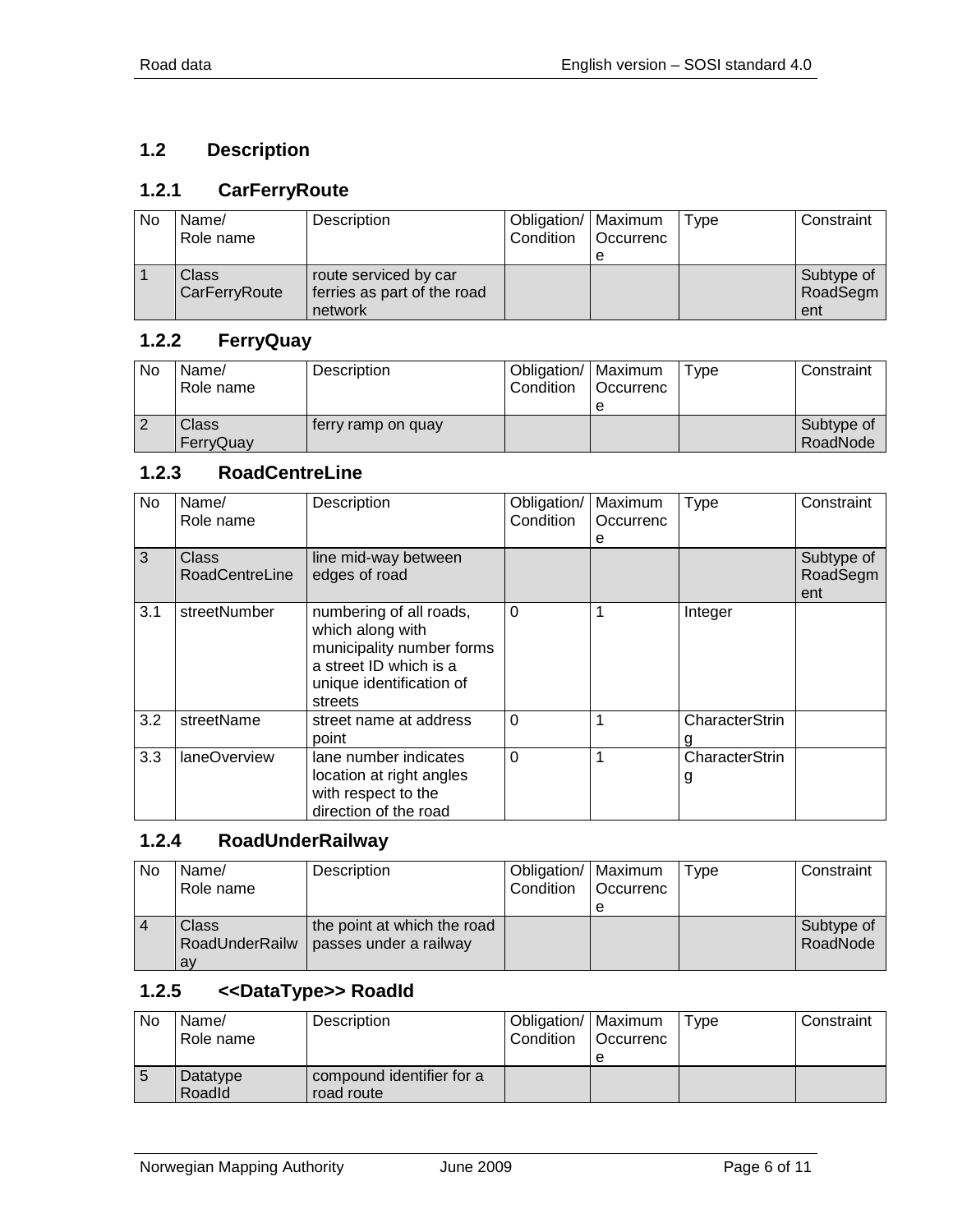| 5.1 | roadCategory | indicates which type of<br>road the road segment<br>describes |  | RoadCategory      |
|-----|--------------|---------------------------------------------------------------|--|-------------------|
| 5.2 | roadStatus   | indicates the status of the<br>road segment                   |  | <b>RoadStatus</b> |
| 5.3 | roadNumber   | indicates the number of a<br>road route                       |  | Integer           |

# <span id="page-6-0"></span>**1.2.6 <<DataType>> RoadParcel**

| No  | Name/<br>Role name        | Description                                                                                       | Obligation/<br>Condition | Maximum<br>Occurrenc<br>e | <b>Type</b> | Constraint |
|-----|---------------------------|---------------------------------------------------------------------------------------------------|--------------------------|---------------------------|-------------|------------|
| 6   | Datatype<br>RoadParcel    | description of a parcel of a<br>road route                                                        |                          |                           |             |            |
| 6.1 | mainParcel                | division of road routes into<br>shorter parcels of relatively<br>uniform standard and<br>function | $\Omega$                 |                           | Integer     |            |
| 6.2 | roadSegmentMet<br>resFrom | the length value in metres<br>at the start of the road<br>segment                                 | $\Omega$                 |                           | Integer     |            |
| 6.3 | roadSegmentMet<br>resTo   | the length value in metres<br>at the end of the road<br>segment                                   | $\Omega$                 |                           | Integer     |            |

# <span id="page-6-1"></span>**1.2.7 RoadSegment**

| No             | Name/<br>Role name            | Description                                                                          | Obligation/<br>Condition | Maximum<br>Occurrenc<br>е | <b>Type</b>                 | Constraint |
|----------------|-------------------------------|--------------------------------------------------------------------------------------|--------------------------|---------------------------|-----------------------------|------------|
| $\overline{7}$ | Class<br>RoadSegment          | segment of the road<br>network                                                       |                          |                           |                             | Abstract   |
| 7.1            | centerline                    | course followed by the<br>central part of the object                                 | 1                        | 1                         | <b>CurveWithQual</b><br>ity |            |
| 7.2            | roadSegmentIde<br>ntification | unique and persistent ID<br>which belongs to the road<br>segment                     | $\Omega$                 | 1                         | Integer                     |            |
| 7.3            | roadId                        | compound identifier for a<br>road route                                              | $\mathbf 0$              | 1                         | RoadId                      |            |
| 7.4            | roadParcel                    | description of a parcel of a<br>road route                                           | $\Omega$                 | 1                         | RoadParcel                  |            |
| 7.5            | roadSegmentFro<br>mDate       | initial (from) date of validity $ 0\rangle$<br>for road reference (starting<br>date) |                          | 1                         | Date                        |            |
| 7.6            | roadSegmentTo<br>Date         | final (to) date of validity for<br>road reference (ending<br>date)                   | $\overline{0}$           | 1                         | Date                        |            |
| 7.7            | Role<br>node                  |                                                                                      | $\Omega$                 | N                         | RoadNode                    |            |

## <span id="page-6-2"></span>**1.2.8 LevelCrossing**

| No | Name/<br>Role name | Description                 | Obligation/   Maximum<br>Condition | <sup>1</sup> Occurrenc | $T$ vpe | Constraint |
|----|--------------------|-----------------------------|------------------------------------|------------------------|---------|------------|
|    |                    |                             |                                    |                        |         |            |
|    | Class              | the point at which the road |                                    |                        |         | Subtype of |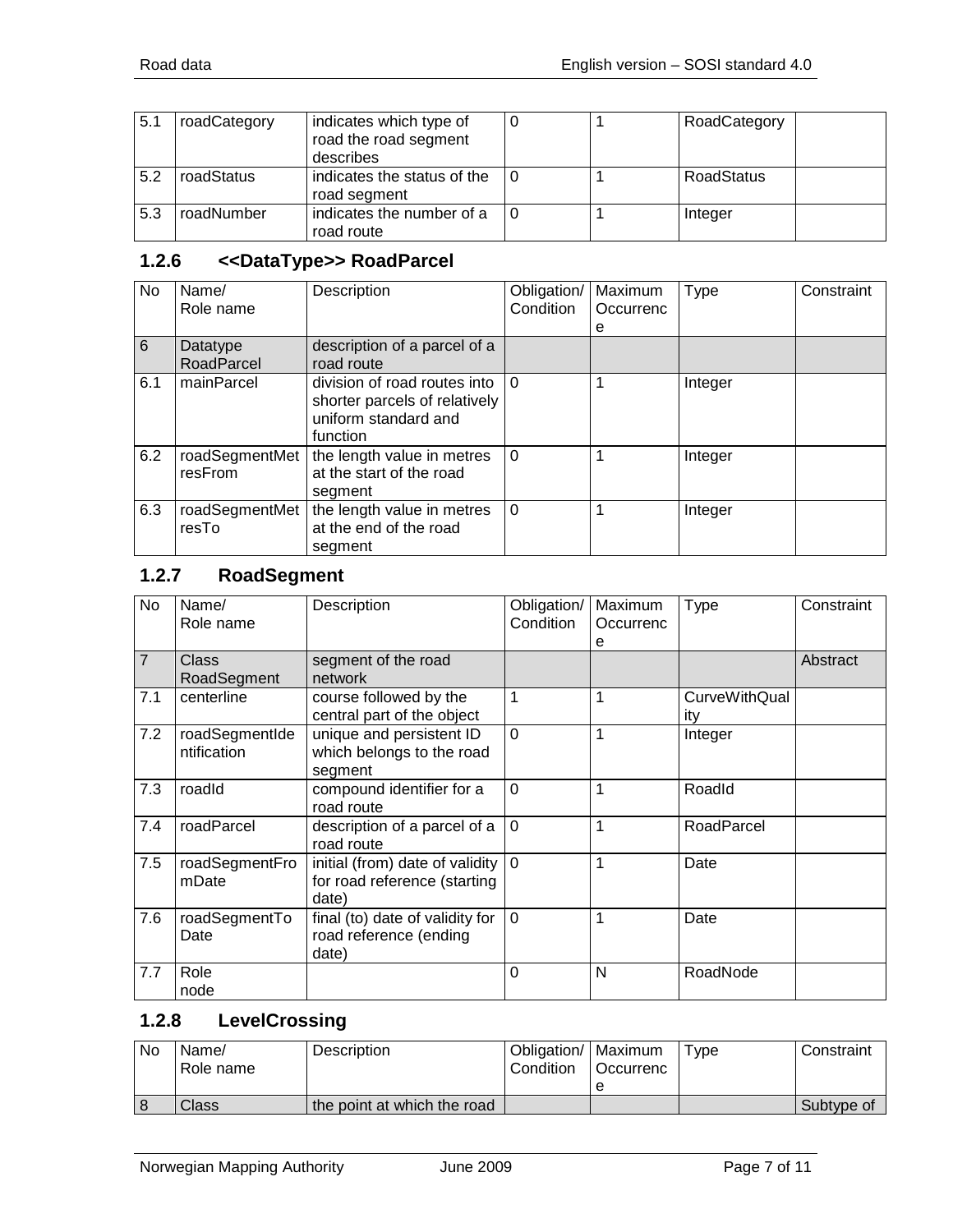|     | LevelCrossing                                 | and track cross each other<br>at the same level                                 |   |         | RoadNode |
|-----|-----------------------------------------------|---------------------------------------------------------------------------------|---|---------|----------|
| 8.1 | trackKilometres                               | railway position specified<br>in relation to a defined<br>zero-point            | 0 | Real    |          |
| 8.2 | ??sectionNumbe<br>r/numberOfStretc<br>hOfRoad | identifier for the<br>?? section/stretch of road<br>where the object is located |   | Integer |          |

# <span id="page-7-0"></span>**1.2.9 RoadPoint**

| No | Name/<br>Role name        | Description               | Obligation/   Maximum<br>Condition | l Occurrenc | Type | Constraint |
|----|---------------------------|---------------------------|------------------------------------|-------------|------|------------|
|    | Class<br><b>RoadPoint</b> | point in the road network |                                    |             |      | Abstract   |

# <span id="page-7-1"></span>**1.2.10 RoadRoute**

| No       | Name/<br>Role name | Description                                                                                                                               | Obligation/<br>Condition | Maximum<br>Occurrenc<br>е | <b>Type</b>         | Constraint                    |
|----------|--------------------|-------------------------------------------------------------------------------------------------------------------------------------------|--------------------------|---------------------------|---------------------|-------------------------------|
| 10       | Class<br>RoadRoute | represents a fictitious<br>centre-line which the<br>physical road does not<br>follow (e.g. in the case of<br>dual carriageway roads)      |                          |                           |                     | Subtype of<br>RoadSegm<br>ent |
| 10.      | streetNumber       | numbering of all roads,<br>which along with<br>municipality number forms<br>a street ID which is a<br>unique identification of<br>streets | $\Omega$                 |                           | Integer             |                               |
| 10.<br>2 | streetName         | street name at address<br>point                                                                                                           | $\Omega$                 |                           | CharacterStrin      |                               |
| 10.<br>3 | laneOverview       | lane number indicates<br>location at right angles<br>with respect to the<br>direction of the road                                         | $\overline{0}$           |                           | CharacterStrin<br>g |                               |

# <span id="page-7-2"></span>**1.2.11 Carriageway**

| No  | Name/<br>Role name   | Description                                                                                                                               | Obligation/<br>Condition | Maximum<br>Occurrenc<br>е | <b>Type</b>    | Constraint                    |
|-----|----------------------|-------------------------------------------------------------------------------------------------------------------------------------------|--------------------------|---------------------------|----------------|-------------------------------|
| 11  | Class<br>Carriageway | part of road which consists<br>of one or more lanes<br>which lie adjacent to each<br>other and at the same<br>level                       |                          |                           |                | Subtype of<br>RoadSegm<br>ent |
| 11. | streetNumber         | numbering of all roads,<br>which along with<br>municipality number forms<br>a street ID which is a<br>unique identification of<br>streets | 0                        |                           | Integer        |                               |
| 11. | streetName           | street name at address                                                                                                                    | $\Omega$                 |                           | CharacterStrin |                               |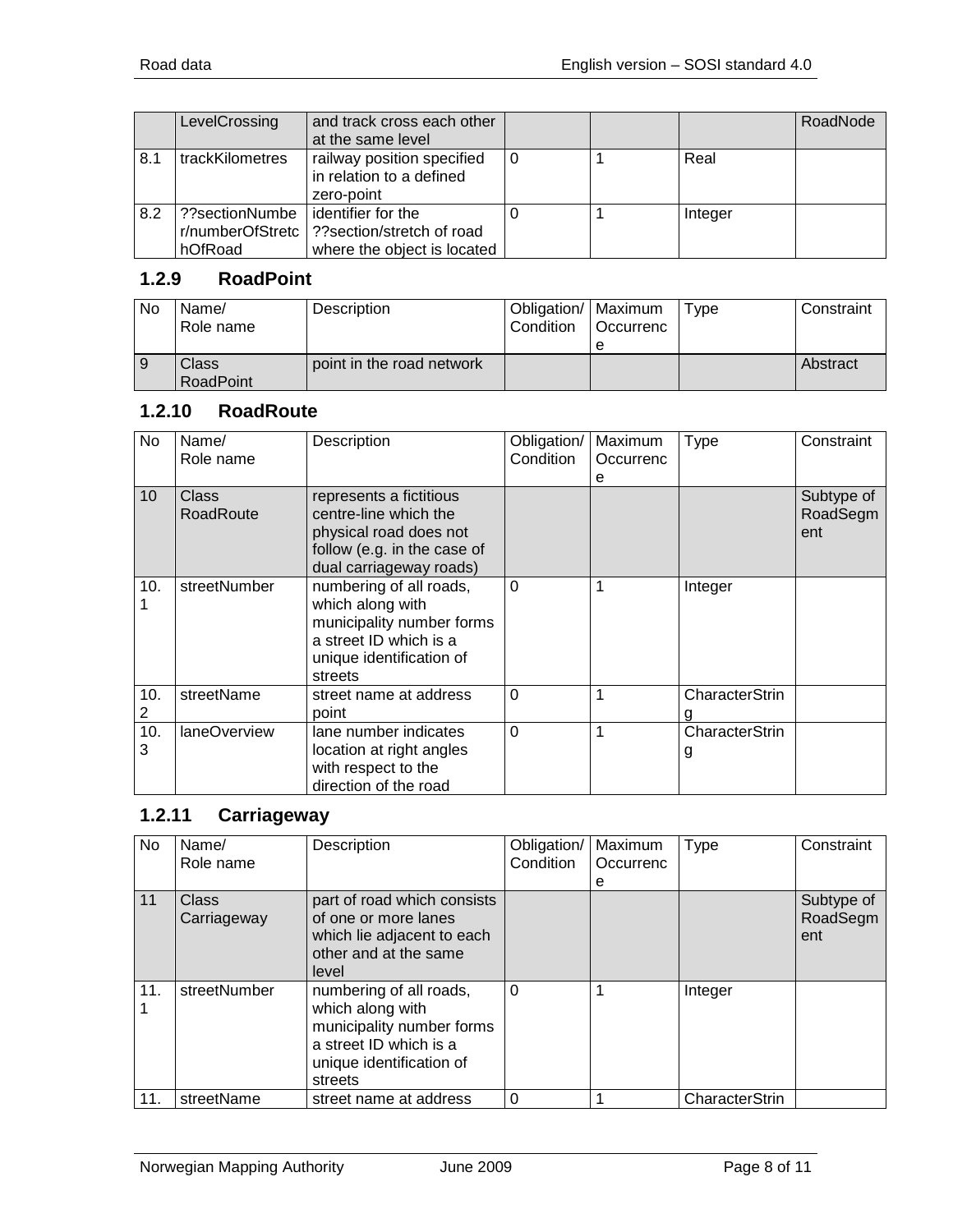|     |              | point                                                                                             |  |                |
|-----|--------------|---------------------------------------------------------------------------------------------------|--|----------------|
| 11. | laneOverview | lane number indicates<br>location at right angles<br>with respect to the<br>direction of the road |  | CharacterStrin |

#### <span id="page-8-0"></span>**1.2.12 Lane**

| No.             | Name/<br>Role name | Description                                                                                                                               | Obligation/<br>Condition | Maximum<br>Occurrenc<br>е | <b>Type</b>         | Constraint                    |
|-----------------|--------------------|-------------------------------------------------------------------------------------------------------------------------------------------|--------------------------|---------------------------|---------------------|-------------------------------|
| 12 <sup>2</sup> | Class<br>Lane      | part of road which is<br>intended for a series of<br>vehicles [a single lane of<br>trafficl                                               |                          |                           |                     | Subtype of<br>RoadSegm<br>ent |
| 12.             | streetNumber       | numbering of all roads,<br>which along with<br>municipality number forms<br>a street ID which is a<br>unique identification of<br>streets | $\Omega$                 |                           | Integer             |                               |
| 12.             | streetName         | street name at address<br>point                                                                                                           | $\Omega$                 |                           | CharacterStrin      |                               |
| 12.<br>3        | laneOverview       | lane number indicates<br>location at right angles<br>with respect to the<br>direction of the road                                         | $\Omega$                 |                           | CharacterStrin<br>g |                               |

# <span id="page-8-1"></span>**1.2.13 PedestrianBicycleRoadCentreLine**

| No | Name/            | Description             | Obligation/   Maximum |           | Type | Constraint |
|----|------------------|-------------------------|-----------------------|-----------|------|------------|
|    | Role name        |                         | Condition             | Occurrenc |      |            |
|    |                  |                         |                       | е         |      |            |
| 13 | Class            | line mid-way between    |                       |           |      | Subtype of |
|    | PedestrianBicycl | edges of                |                       |           |      | RoadSegm   |
|    | eRoadCentreLin   | pedestrian/bicycle road |                       |           |      | ent        |
|    | е                |                         |                       |           |      |            |

## <span id="page-8-2"></span>**1.2.14 TurnConnectingSegment**

| No | Name/<br>Role name                 | Description | Obligation/   Maximum<br>Condition | <b>Occurrenc</b><br>e | Type | Constraint                    |
|----|------------------------------------|-------------|------------------------------------|-----------------------|------|-------------------------------|
| 14 | Class<br>TurnConnectingS<br>egment |             |                                    |                       |      | Subtype of<br>RoadSegm<br>ent |

#### <span id="page-8-3"></span>**1.2.15 Pavement**

| No. | Name/<br>Role name       | Description                                                                                                                      | Obligation/   Maximum<br>Condition | <b>Occurrenc</b><br>e | <b>Type</b> | Constraint                    |
|-----|--------------------------|----------------------------------------------------------------------------------------------------------------------------------|------------------------------------|-----------------------|-------------|-------------------------------|
| 15  | <b>Class</b><br>Pavement | part of road reserved for<br>pedestrians Note: lies<br>higher than the<br>carriageway and is<br>separated from this by a<br>curb |                                    |                       |             | Subtype of<br>RoadSegm<br>ent |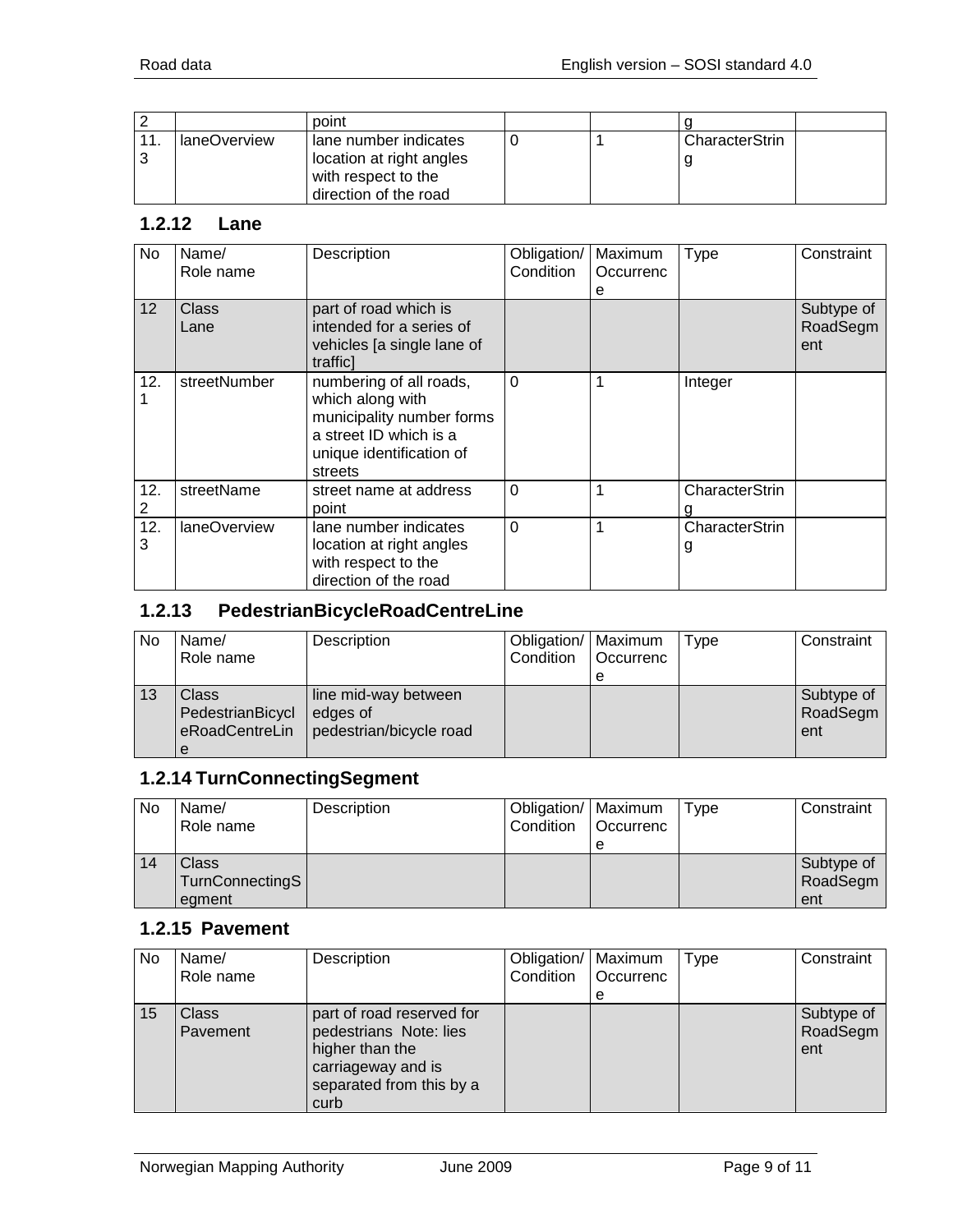| 15. | extent         | area over which an object | l 0 |   | SurfaceWithQu  |            |
|-----|----------------|---------------------------|-----|---|----------------|------------|
|     |                | extends                   |     |   | ality          |            |
| 15. | position       |                           |     |   | PointWithQuali |            |
| 2   |                |                           |     |   |                |            |
| 15. | Role           |                           |     | N | Curb           | Aggregrati |
| 3   | boundaryCurb   |                           |     |   |                | on         |
| 15. | Role           |                           |     | N | CurbOuter      | Aggregrati |
| 4   | boundaryCurbOu |                           |     |   |                | on         |
|     | ter            |                           |     |   |                |            |

#### <span id="page-9-0"></span>**1.2.16 ?MunicipalDivide / MunicipalBoundaryCrossing**

| No       | Name/<br>Role name                                                      | Description                                                                                                                                                                                                                       | Obligation/<br>Condition | Maximum<br>Occurrenc<br>е | Type                   | Constraint                     |
|----------|-------------------------------------------------------------------------|-----------------------------------------------------------------------------------------------------------------------------------------------------------------------------------------------------------------------------------|--------------------------|---------------------------|------------------------|--------------------------------|
| 16       | <b>Class</b><br>??MunicipalDivid<br>e/<br>MunicipalBounda<br>ryCrossing | point at which road centre-<br>line, middle of track and<br>other routes cross the<br>municipal boundary                                                                                                                          |                          |                           |                        | Subtype of<br><b>RoadPoint</b> |
| 16.      | position                                                                | location where the object<br>exists                                                                                                                                                                                               | 1                        |                           | PointWithQuali<br>tv   |                                |
| 16.<br>2 | municipalityNum<br>ber                                                  | defines the municipality<br>where the point is Note:<br>Statistics Norway has an<br>official list of municipality<br>numbers, in which the two<br>the first digits indicate the<br>county number and the<br>two last municipality | $\overline{2}$           | 2                         | MunicipalityNu<br>mber |                                |

# <span id="page-9-1"></span>**1.2.17 Association <<Network>> RoadSegment-RoadNode**

| <b>No</b> | Name/<br>Role name                      | Description | Obligation/   Maximum<br>Condition | Occurrenc<br>e | Type        | Constraint |
|-----------|-----------------------------------------|-------------|------------------------------------|----------------|-------------|------------|
| 17        | Association<br>RoadSegment-<br>RoadNode |             |                                    |                |             |            |
| 17.       | Role<br>node                            |             | 0                                  | N              | RoadNode    |            |
| 17.<br>2  | Role<br>link                            |             | 0                                  | N              | RoadSegment |            |